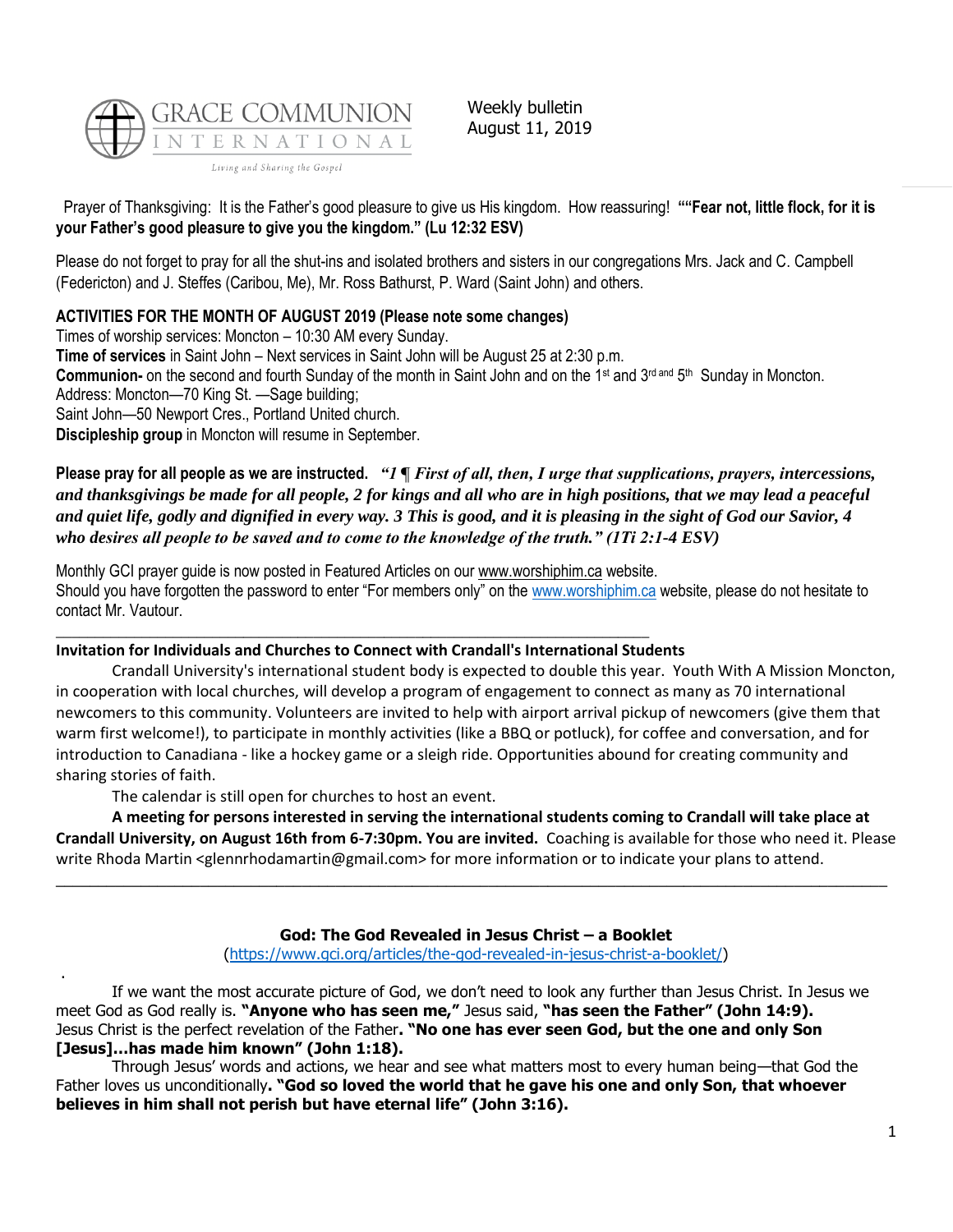Even at our worst, God loves us. John continues, **"For God did not send his Son into the world to condemn the world, but in order that the world might be saved through him" (verse 17).** The Father sent Jesus out of his love and his commitment to save us.

#### **Trinitarian-based**

Jesus is God's self-revelation to the world. God has broken through to us by sending his eternal Son into our world. Jesus upheld the understanding that the one God is the object of our love and worship **[\(Mark 12:29-31](https://biblia.com/bible/niv/Mark%2012.29-31)**).

Jesus emphasized that God (Father, Son and Holy Spirit) was reconciling humanity to himself. That is why he instructed his followers to welcome people into right relationship with God by baptizing them in the name of the Father, and of the Son and of the Holy Spirit (**[Matthew 28:19](https://biblia.com/bible/niv/Matt%2028.19)**).

The God we worship through Jesus Christ is the Triune God. The doctrine of the Trinity is central to how we understand the Bible and all points of theology[1] that flow from it. That theology begins with an essential "who" question: "Who is the God made known in Jesus Christ, and who are we in relation to him?"

Trinitarian faith is based on a belief in the doctrine of the Trinity (the biblical teaching that there is one God, who is eternally Father, Son and Holy Spirit). Furthermore, it refers to a Christ-centered understanding of who God is.

#### **Christ-centered**

Christians recognize Jesus as the center of our faith and our devotion to God. Jesus reveals to us what God is like (**[John 6:37](https://biblia.com/bible/niv/John%206.37)**). **"No one knows the Father except the Son and those to whom the Son chooses to reveal him" ([Matthew 11:27\)](https://biblia.com/bible/niv/Matt%2011.27)**. Trinitarian theology is first and

[1]Theology explains, as faithfully as we can, the understanding we have of the truth and reality of God and our relationship to God.

foremost Christ-centered. Jesus is the unique Word of God to humanity and the unique Word of humanity to God **[\(John](https://biblia.com/bible/niv/John%201.1-14)  [1:1-14\)](https://biblia.com/bible/niv/John%201.1-14).** As the representative of all humanity, Jesus responded to God perfectly.

Jesus indicates that he is the key to understanding Scripture. He said to a group of Jewish religious leaders in **[John 5:39-40](https://biblia.com/bible/niv/John%205.39-40): "You diligently study the Scriptures because you think that by them you possess eternal life. These are the Scriptures that testify about me, yet you refuse to come to me to have life."** Jesus, who is the focus of Scripture, is our source of salvation.

So we seek to understand the Bible through the lens of who Jesus is. He is the basis and logic of our faith—for he alone is the self-revelation of God.

#### **Relationship-focused**

Trinitarian faith is relational. Even before creation, there was a relationship of love between the Father and the Son (**[John 17:24](https://biblia.com/bible/niv/John%2017.24)**). And in Jesus, that relationship of love is extended to all humanity. Jesus Christ, the only Son of God, has become one with us in our humanity to represent us as his brothers and sisters in the very presence of the Father (**see [John 1:14;](https://biblia.com/bible/niv/John%201.14) [Ephesians 1:9-10,](https://biblia.com/bible/niv/Eph%201.9-10) [20-23;](https://biblia.com/bible/niv/Ephesians%201.20-23) [Hebrews 2:11,](https://biblia.com/bible/niv/Heb%202.11) [14](https://biblia.com/bible/niv/Hebrews%202.14)**).

Human beings have turned away from God and broken the bonds of communion with God. But because of Jesus, God has reconciled us and renewed our relationship with him!

Not only that, as we respond to his call to us to share in that restored relationship, he comes to live in us by the Holy Spirit (**[Romans 8:9-11](https://biblia.com/bible/niv/Rom%208.9-11)**). In Jesus and through the Holy Spirit, we become God's treasured children, adopted by grace (**[Romans 8:15-16](https://biblia.com/bible/niv/Rom%208.15-16)**).

This means that Christian life and faith are primarily about four kinds of personal relationship:

- the relationship of perfect love shared by the Father, the Son and the Holy Spirit from all eternity,
- the relationship of the eternal Son with humanity, established when the Son became human in the person of Jesus,
- the relationship of humanity with the Father through the Son and by the Spirit, and,
- the relationship of humans with one another, in the Spirit, as children of the Father.

#### **Who is Jesus?**

**"Who are you, Lord?"** was Paul's anguished question on the Damascus Road, where he was confronted by the resurrected Jesus (**[Acts 9:5](https://biblia.com/bible/niv/Acts%209.5)**). He spent the rest of his life answering this question and then sharing the answer with all who would listen. The answer, revealed to us in his writings and elsewhere in Scripture, is the heart of the gospel and the focus of Trinitarian theology.

The Son of God, who is united from eternity to the Father and the Spirit, is now also joined to humanity because of his incarnation—his becoming a real flesh-and-blood human being (**[John 1:14](https://biblia.com/bible/niv/John%201.14)**). We summarize this by saying that Jesus is both fully God and fully human. That fact will never change, because he remains, in his divine nature and his human nature, the one mediator between God and humanity for all time (**[1 Timothy 2:5](https://biblia.com/bible/niv/1%20Tim%202.5)**). His Incarnation did not end with his death or with his ascension. It continues forever. He was resurrected bodily and he ascended bodily. He will return bodily, the same as he departed. So when we say Jesus Christ, we are referring to God, and we are also referring to humanity.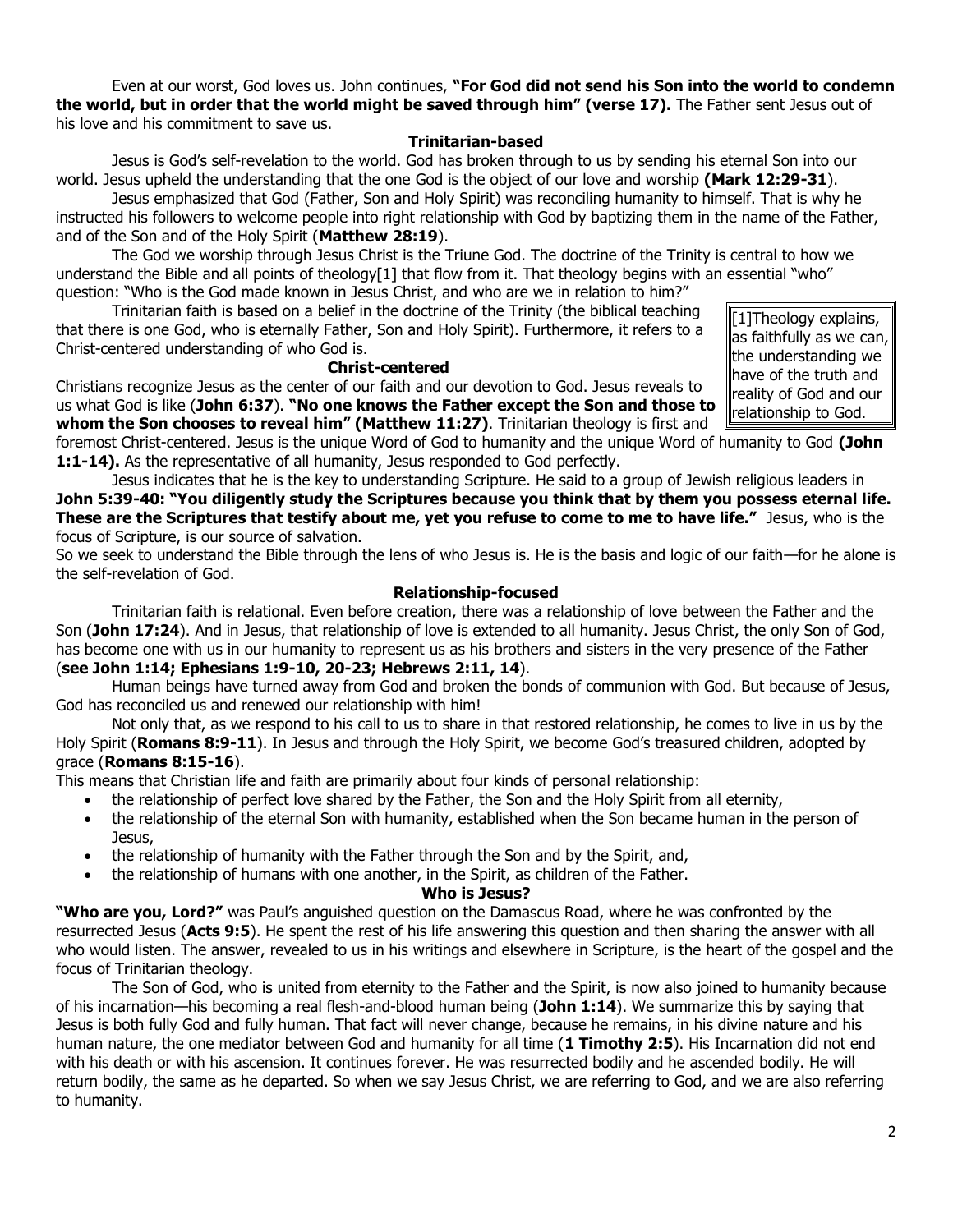As the One who is uniquely God (Creator and Sustainer of all) and also fully human, Jesus is the unique meeting place of God and humanity. Through the life, death, resurrection and ascension of Jesus, God and humanity were reconciled and human nature was regenerated—made new **[\(2 Corinthians 5:17-18\)](https://biblia.com/bible/niv/2%20Cor%205.17-18)**. In Jesus Christ all humans are reconciled to God **[\(Colossians 1:19-20\)](https://biblia.com/bible/niv/Col%201.19-20).** As the Lord and Savior of all humanity he has opened up the way for all to enter into an eternal union and communion with God.

### **Incarnation for salvation**

The miracle of the Incarnation is not something that happened "once upon a time," now long past and simply affecting one person, Jesus. What he accomplished changed human nature itself, changed history, changed how the entire cosmos is "wired"—it is a new creation (**[2 Corinthians 5:17](https://biblia.com/bible/niv/2%20Cor%205.17)**). The spiritual reality is, for now, hidden in Christ, and we still experience the effects of evil that still occur in this world. The Incarnation of the eternal Son of God, entering time and space and taking on our human nature to change everything forever, reaching back through all human history, and reaching forward to encompass all time. He has now become our Lord and Savior, not as an external agent, but from the inside, in his humanity.

As Paul teaches, God was, in Christ, reconciling the world to himself (**[2 Corinthians 5:19](https://biblia.com/bible/niv/2%20Cor%205.19)**). Paul speaks of this transformation in **[Romans 7:4](https://biblia.com/bible/niv/Rom%207.4)**, where he says that even while we are alive, we are already dead to the law by the body of Christ. Jesus' death in human flesh for us, though a historical event, is a present reality that applies to all humanity (past, present and future). **"You died,"** Paul says to the Colossians, **"and your life is now hidden with Christ in God"** (**[Colossians 3:3](https://biblia.com/bible/niv/Col%203.3)**). Even before we die physically, we are given new life—made alive with Jesus in his resurrection. Christ's incarnation and atoning work accomplished the renewal of our human nature. In him, God has reconciled to himself every human being, even those who lived before Jesus came.

In **[Ephesians 2:5-6](https://biblia.com/bible/niv/Eph%202.5-6)** we read that those who trust in Christ share in his life, death, resurrection and ascension. Here Paul asserts that just as we are dead already in Jesus' substitutionary death, we have also already been **"made alive together with him"** and we are **"raised up together with him"** and **"seated together with him in the heavenly realms."** All this comes from God's grace and is experienced through faith—the faith of Jesus that he shares with us by the Spirit.

### **Jesus, the second Adam**

In **Romans 5**, Paul addresses believers, but he also explains what Christ accomplished on behalf of all humanity even before anyone came to faith in God through Christ. Jesus Christ died for people who were still:

- **"powerless"** and **"ungodly" (verse 6).**
- **"sinners" (verse 8).**
- **"God's enemies" (verse 10).**

God accomplished his great work for us out of his **"love for us" even while "we were still sinners" (verse 8**). The result was that even **"while we were God's enemies, we were reconciled to him through the death of his Son" (verse 10).**

Paul goes on to explain that what Jesus Christ accomplished as the second Adam counteracts what the first Adam did. Through Christ, as the new head of all humanity, "**God's grace and the gift that came by the grace of that one man Jesus Christ abounded for the many" (verse 15)**. Paul continues:

- The gift **"brought justification"** rather than condemnation (**verse 16**).
- **"Those who receive God's abundant provision of grace and of the gift of righteousness reign in life through the one man, Jesus Christ" (verse 17).**
- **"One righteous act resulted in justification and life for all people" (verse 18**).
- **"Through the obedience of the one man the many will be made righteous" (verse 19).**
- **"Grace increased all the more"** so that **"grace might reign through righteousness to bring eternal life through Jesus Christ our Lord" (verses 20-21)**.

God did all this for us before we were even born. The benefit of what Jesus did so long ago extends to the past, to the present and into the future. Paul says, "how much more, having been reconciled, shall we be saved through his life!" (verse 10). This shows that salvation is not a one-time event, but an enduring relationship that God has with all humanity—a relationship formed within the person of Jesus Christ, who has brought God and humanity together in peace. Jesus has not simply done something for us, he has done something with us by including us in his life, death, resurrection and ascension. Paul explains this in **[Ephesians 2:4-6](https://biblia.com/bible/niv/Eph%202.4-6)**:

- When Jesus died, we, in our sinful human nature, died with him.
- When Jesus rose, we, in our reconciled human nature, rose with him.
- When Jesus ascended, we, in our redeemed human nature, ascended and became seated with him at the Father's side.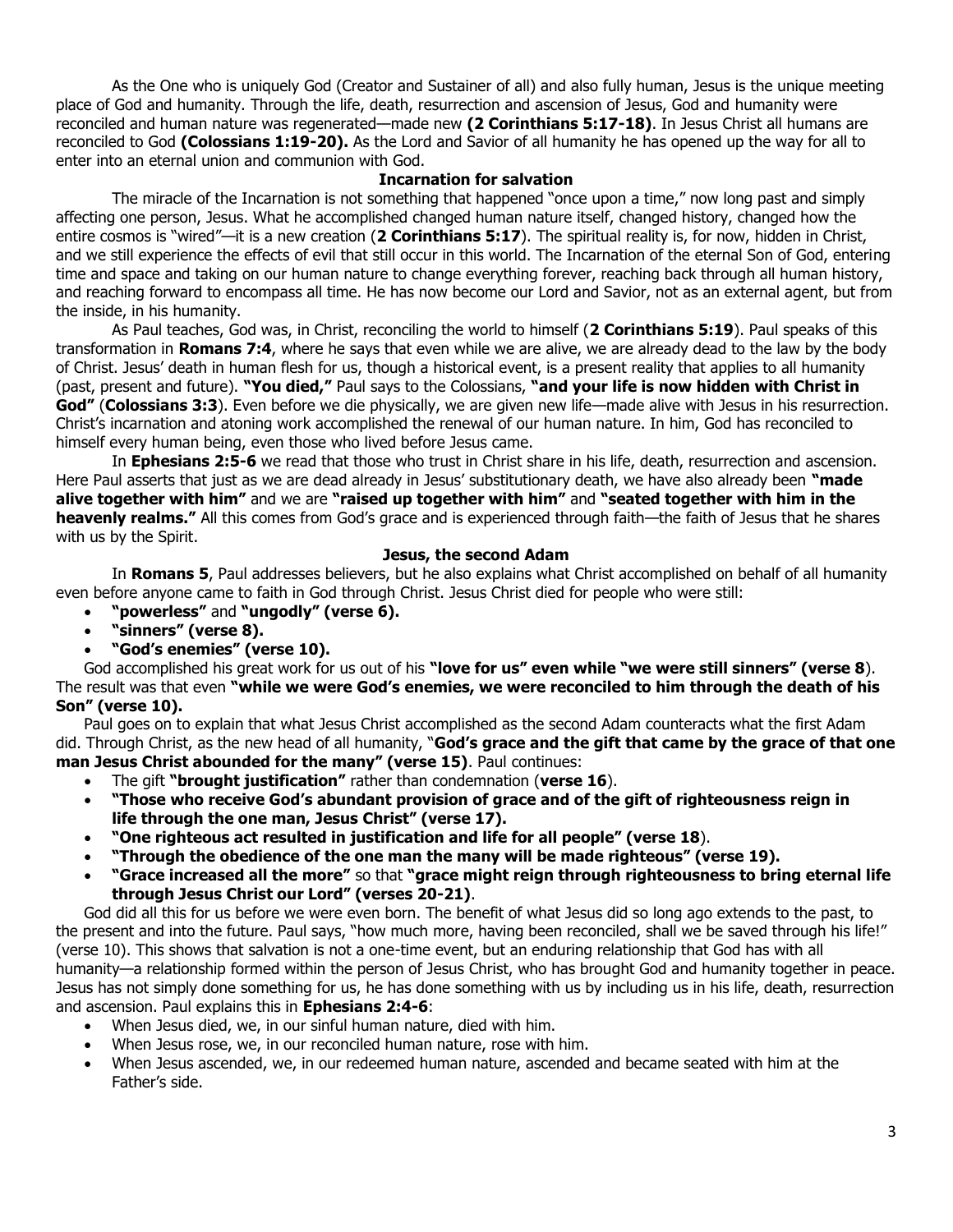Everything God has done in Christ shows us the mind, heart and character of the Father, the Son and the Holy Spirit. God is on the side of his people and all his creation. God is for us, even before we respond to him (**verse 5**). He has provided reconciliation and eternal life in communion with himself for every human being.

#### **For all humanity**

As Jesus made his way into Jerusalem for his final Passover with his disciples, the crowds shouted: **"Hosanna! Blessed is he who comes in the name of the Lord! Blessed is the king of Israel!"** (**[John 12:13](https://biblia.com/bible/niv/John%2012.13)**).

Shortly thereafter, he proclaimed his impending death to those who went up to the Temple to worship. Jesus called to the Father: **"Father, glorify your name!"** A voice then thundered to the crowd: **"I have glorified it, and will glorify it again" (verse 29).**

Jesus told them the voice was for their benefit and that God's judgment on evil had come so that the prince of this world would be driven out (**verses 30-31**). He also said, **"And I, when I am lifted up from the earth, will draw all people to myself" (verse 32).** Jesus conquered evil in order to attract all people to himself. The apostles believed that Jesus died to redeem us all:

- **[2 Corinthians 5:14](https://biblia.com/bible/niv/2%20Cor%205.14)**: **"Christ's love compels us, because we are convinced that one died for all, and therefore all died."**
- **[Colossians 1:19-20](https://biblia.com/bible/niv/Col%201.19-20)**: **"God was pleased to have all his fullness dwell in him, and through him to reconcile to himself all things, whether things on earth or things in heaven, by making peace through his blood, shed on the cross."**
- **[1 Timothy 2:3-6](https://biblia.com/bible/niv/1%20Tim%202.3-6)**: **"This is good, and pleases God our Savior, who wants all people to be saved and to come to a knowledge of the truth. For there is one God and one mediator between God and mankind, the man Christ Jesus, who gave himself as a ransom for all people."**
- **[1 Timothy 4:9-10](https://biblia.com/bible/niv/1%20Tim%204.9-10)**: **"This is a trustworthy saying that deserves full acceptance… we have put our hope in the living God, who is the Savior of all people, and especially of those who believe."**
- **[Hebrews 2:9](https://biblia.com/bible/niv/Heb%202.9)**: **"We do see Jesus, who…suffered death, so that by the grace of God he might taste death for everyone."**
- **[1 John 2:2:](https://biblia.com/bible/niv/1%20John%202.2) "[Jesus is] the atoning sacrifice for our sins, and not only for ours but also for the sins of the whole world."**

These passages show that Jesus died for all humanity, that is, in their place and on their behalf. Jesus did for us, as one of us, what we could never do for ourselves. This is what is meant by the vicarious humanity of Jesus (the word vicarious refers to a representative substitute).

## **In our place and on our behalf**

Throughout the book of Hebrews, Jesus is depicted as our great High Priest, representing all humanity, providing on our behalf a perfect response to God. He is presented as the one who stands among us, in the midst of the congregation, and who leads us in worship (**[Hebrews 2:12-13](https://biblia.com/bible/niv/Heb%202.12-13)**). He represents us as our older brother. He has become one of us, sharing our very nature, learning obedience, being tempted as we are, but overcoming that temptation perfectly (**[Hebrews 2:14-18;](https://biblia.com/bible/niv/Heb%202.14-18) [4:15\)](https://biblia.com/bible/niv/Hebrews%204.15).**

# Theologian Thomas Torrance explained it this way:

*Jesus steps into the actual situation where we are summoned to have faith in God, to believe and trust in him, and he acts in our place and in our stead from within the depths of our unfaithfulness and provides us freely with a faithfulness in which we may share…. That is to say, if we think of belief, trust or faith as forms of human activity before God, then we must think of Jesus Christ as believing, trusting, or having faith in God the Father on our behalf and in our place. (The Mediation of Christ, p. 82)*

Jesus is the one who, as we respond, perfects our faith and makes us holy (**[Hebrews 12:2;](https://biblia.com/bible/niv/Heb%2012.2) [2:11;](https://biblia.com/bible/niv/Hebrews%202.11) [10:10,](https://biblia.com/bible/niv/Hebrews%2010.10) [14](https://biblia.com/bible/niv/Hebrews%2010.14)**). He acted as one of us "in our place" or "on our behalf" (**[Hebrews 2:9;](https://biblia.com/bible/niv/Heb%202.9) [5:1;](https://biblia.com/bible/niv/Hebrews%205.1) [6:20;](https://biblia.com/bible/niv/Hebrews%206.20) [7:25,](https://biblia.com/bible/niv/Hebrews%207.25) [27;](https://biblia.com/bible/niv/Hebrews%207.27) [9:7](https://biblia.com/bible/niv/Hebrews%209.7)**). **The response of faith**

So how do we personally share in all that Christ has graciously done for us? How can we personally participate and be in communion with God who has, already, reconciled us to himself? We do so by trusting in him—by having faith that he, by grace, has accomplished for us all that is needed for our salvation. In short, we say we are saved by grace through faith (**[Ephesians 2:8\)](https://biblia.com/bible/niv/Eph%202.8)**.

Does this mean that we are saved by a faith that we work up? Does our salvation depend upon how great and sincere our repentance or our faith is? No, for salvation would then be dependent on something we do rather than dependent upon grace alone.

The good news is that our salvation does not depend on what we do—it does not depend on the strength of our faith or our repentance. It depends on the strength of our Savior, it depends on his faithfulness. He died for us. The gift has been given; our repentance and faith are simply responses to what God has given us. They are the way we accept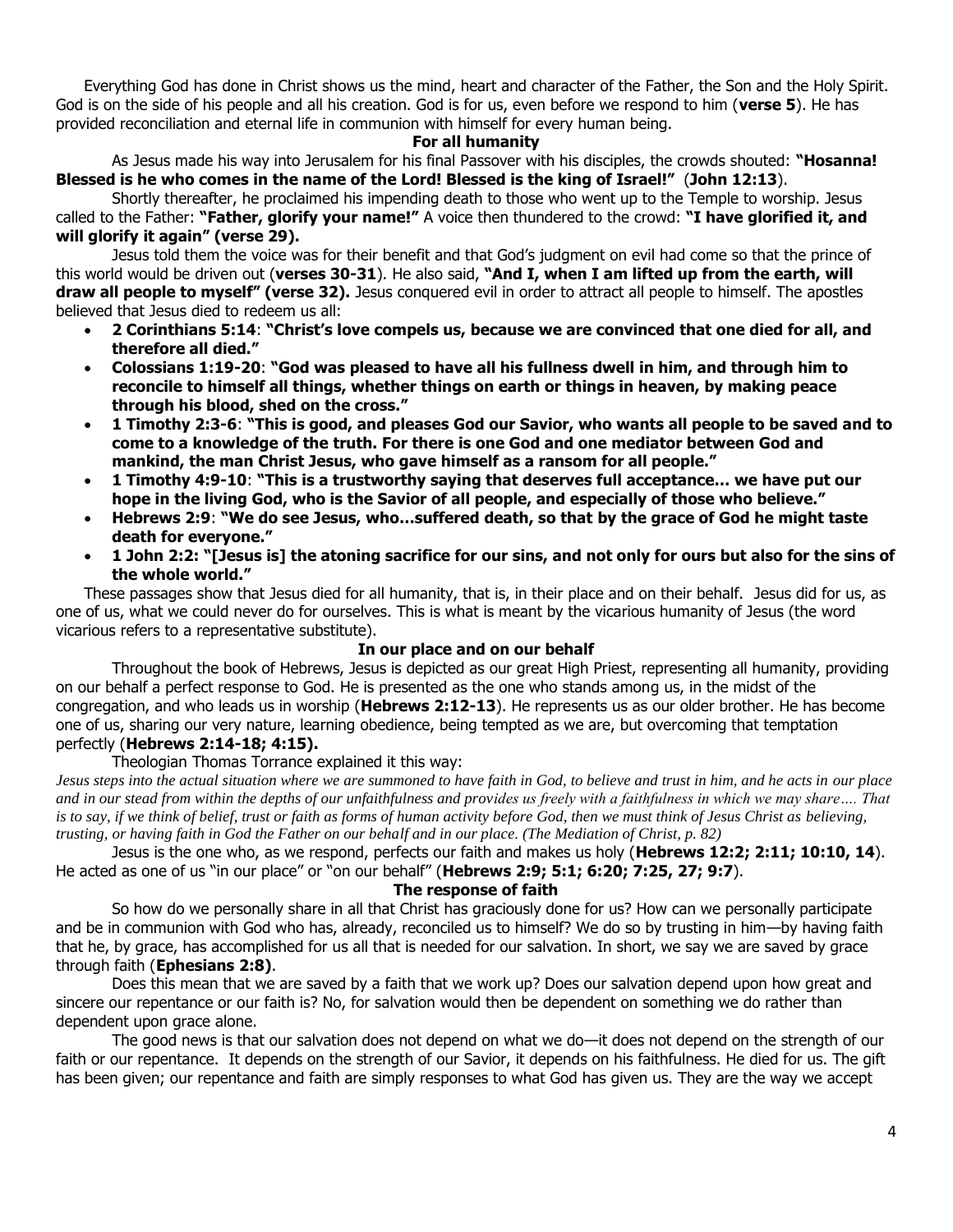and receive the free gift. Jesus has done everything necessary for our salvation from start to finish, so even our responses of repentance and faith are gifts of sharing in Jesus' perfect responses for us as our faithful mediator.

As Thomas Torrance explained, "if we want to think of faith as a human activity, then we must think of Jesus as having done that for us as well. Just as he died for us, he lived righteously for us." As our representative, he presents to God a perfect response on behalf of all humanity. We are saved by his obedience (**[Romans 5:19](https://biblia.com/bible/niv/Rom%205.19)**)—and that includes his faith. Our salvation rests on Jesus—the perfect foundation.

As our High Priest, Jesus takes our responses, perfects them and gives them to the Father, all in the Spirit. As our mediator (**[1 Timothy 2:5](https://biblia.com/bible/niv/1%20Tim%202.5)**), he ministers both from God to us and represents us in our relationship to God. So we join him in his response.

#### **The role of human choice**

What God has done in Christ to reconcile us to himself calls for a response. We are urged to accept him, to welcome and receive him. We do so by trusting in him and what he has accomplished for us. The Holy Spirit enables us to freely welcome the truth and walk in it. But God does not force us to accept the truth of his love for us. A love that forced a responding love would not be loving. God's love then calls for our decision to freely receive and freely love God in return.

Our choice is to either affirm or deny the reality that God loves us and has made every provision for us to be his children. Denial of this truth has consequences, but it will not change the reality of what God has done for us in Christ and thus who we are in Christ. Human beings choose to accept who Christ is or attempt to live in denial of who he is. Real freedom is found in God, as theologian Karl Barth reminds us:

*The real freedom of man is decided by the fact that God is his God. In freedom he can only choose to be the man of God, i.e., to be thankful to God. With any other choice he would simply be groping in the void, betraying and destroying his true humanity. Instead of choosing freedom, he would be choosing enslavement. (Church Dogmatics IV.1, p. 43)*

So what is our place in all of this? We choose to accept Jesus and all he has to offer or to reject him. Through the Spirit, God the Father is calling all people to place their trust in Jesus with a thankful and hopeful heart, and to share with other believers in the Body of Christ, which is the church. As we celebrate together in communities of faith and worship, our lives are transformed.

#### **Personal response**

Jesus called people to repent and believe (**[Mark 1:15](https://biblia.com/bible/niv/Mark%201.15)**). The early church continued this message, calling people to repent and be baptized (**[Acts 2:38](https://biblia.com/bible/niv/Acts%202.38)**) and to be changed (**3:19**).

Our response is important. The apostle Paul writes in **[Romans 5:17](https://biblia.com/bible/niv/Rom%205.17)** that **"those who receive God's abundant provision of grace and of the free gift of righteousness [will] reign in life."** Abundant and freely given grace calls for us to receive it in faith. In Romans 5 Paul weaves together **1)** elements of the reality accomplished by Christ on behalf of all humanity and **2)** our response and participation in that relationship and reality. We must take care not to confuse what is true in Jesus for all humanity with each person's response to that truth.

God's gift is offered to all in order to be received by all. It is received by having faith in what God in Christ through the Holy Spirit has done for us. It is by faith in the grace of God that we begin participating in the relationship Jesus has restored, and start receiving the benefits included in that relationship.

We do not "decide for Christ" in the sense that our personal decision causes our salvation. Rather, we accept what is ours already in Christ, placing our trust in Jesus, who has already perfectly trusted for us in our place. When we accept the grace of Jesus Christ, we begin to participate in God's love for us. We begin to live according to who we really are, as the new creation that God, prior to our ever believing, made us to be in Christ.

Some people find it helpful to explain this using the terms objective and subjective. An objective truth is a reality, whereas our understanding of and response to that reality is subjective. There is a universal, or objective, truth about all humanity in Jesus, based on the fact that he has joined himself to our human nature and turned it around. But there is also the personal, or subjective, experience of this truth that comes as we surrender to the promptings of the Holy Spirit and join with Jesus Christ.

These categories of objective (universal) and subjective (personal) truth are found in Scripture. For one example, in **2 Corinthians**, Paul starts with the objective nature of salvation**: "All this is from God, who reconciled [past tense] us to himself through Christ and gave us the ministry of reconciliation: that God was reconciling the world to himself in Christ, not counting people's sins against them. And he has committed to us the message of reconciliation" (verses 18-19).**

Here we find an objective truth that applies to all—God has already reconciled all to himself through Jesus, the incarnate Son of God. Paul then goes on in **verses 20-21** to address the subjective truth: **"We are therefore Christ's ambassadors, as though God were making his appeal through us. We implore you on Christ's behalf: Be reconciled to God."**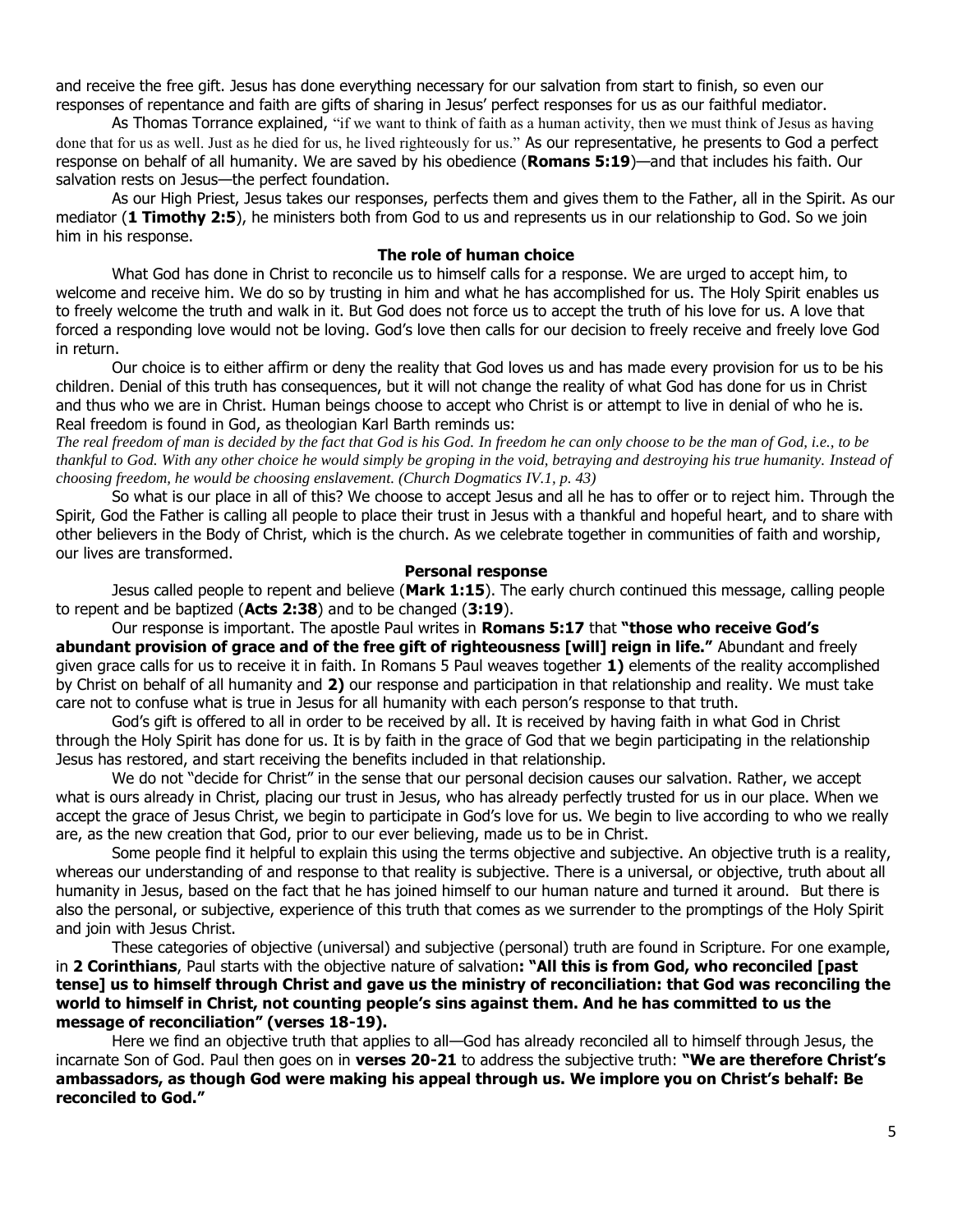How can all be "reconciled" already and yet some need to "be reconciled"? The answer is that both are true. All are already reconciled in Christ—this is the universal/objective truth—but yet not all embrace and therefore personally experience their reconciliation with God—that is the personal/subjective truth. God has a gracious attitude toward all people, but not everyone has responded to his grace. No one benefits even from a freely given gift if that gift is refused, especially the gift of coming under the grace of God in Jesus Christ in the power of the Spirit.

A second example of objective/subjective truth is found in the book of Hebrews where the author states in a straightforward manner, **"For good news came to us just as to them, but the message they heard did not benefit them, because they were not united by faith with those who listened" ([Hebrews 4:2\)](https://biblia.com/bible/niv/Heb%204.2)** The benefits of a relational reality such as salvation can only be subjectively (personally) experienced when received by faith.

So while Christ is Lord and Savior of all, has died for all, and has reconciled all to God, not all will necessarily be saved. Not all will necessarily receive Christ who is their salvation. Not all will necessarily enter into their salvation, which is eternal union and communion with God as his beloved children. Some may somehow **"deny the Savior who bought them"** (**[2 Peter 2:1](https://biblia.com/bible/niv/2%20Pet%202.1)**). While Scripture teaches the unlimited scope of Christ's atoning work, taking away the sins of the whole cosmos, it does not offer us a guarantee that all will necessarily receive the free gift of grace.

No explanation is given as to why or how this rejection of grace could happen. But rejection is presented as a real possibility, one that God has done everything needed to prevent. If there are those who reject Christ and their salvation, it will not be due to any lack or limit of God's grace. So we, sharing in the very heart of God, can also be those "not wanting any to perish, but all to come to repentance" (**[2 Peter 3:9](https://biblia.com/bible/niv/2%20Pet%203.9)**).

# **What is our Christian mission?**

Jesus' life and ministry provides the motivation for every aspect of our life, including our participation in mission and ministry with Jesus. The love of Christ compels us to take part in what Jesus is doing in the world through the Spirit. Out of love we declare the gospel and invite all people to receive and embrace it. In doing so, we hope what is true of them already in Christ will be experienced by them personally in faith. Like Jesus, we desire all to participate and receive all the benefits of Christ now. Then they, too, can join in Jesus' ongoing mission to draw others into a living relationship with their Lord and Savior. What greater joy and privilege could there be?

Our participation now in Jesus' love and life bears good fruit and personal joy that stretch into eternity. As we welcome the truth of the gospel, we can't help but worship our Lord and Savior!

Key Points of Trinitarian Theology

Following are some basic precepts of the theology presented in this booklet.

- The Triune God created all people through the Son of God, who also is known as the Word of God.
- We were created so that we could participate in the love relationship enjoyed by the Father, the Son and the Holy Spirit.
- We are enabled and qualified to participate in this relationship of love through Jesus Christ.
- The Son became human, the man Jesus Christ, taking on our human nature.
- He did this to reconcile all humanity to God through his birth, life, death, resurrection and ascension.
- The crucified, resurrected and glorified Jesus is the representative and the substitute for all humanity.
- As Savior and Lord of all humanity, Jesus now sits at the right hand of the Father, and he draws all people to himself by the power of the Holy Spirit.
- In Christ, humanity is loved and accepted by the Father.
- Jesus Christ paid for all our sins—past, present and future—and there is no longer any debt to pay.
- The Father has in Christ forgiven all our sins, and he eagerly desires that we receive his forgiveness.
- We can enjoy his love only as we believe/trust that he loves us. We can enjoy his forgiveness only when we believe/trust he has forgiven us.
- When we respond to the Spirit by turning to God, believing the good news and picking up our cross and following Jesus, the Spirit leads us into the transformed life of the kingdom of God.

# **Recommended Resources for Further Study**

To study Trinitarian theology in greater depth, we recommend the following resources: GCI articles

Grace Communion International has hundreds of helpful articles that address Christian belief and practice. Here are articles that unpack key aspects of GCI's Trinitarian, Christ-centered theology:

- [Getting a Grip on Repentance](https://www.gci.org/articles/getting-a-grip-on-repentance/)
- [An Introduction to Trinitarian Theology](https://www.gci.org/articles/an-introduction-to-trinitarian-theology/)
- [The Trinity: Just a Doctrine?](https://www.gci.org/articles/the-trinity-just-a-doctrine/)
- [Theology: What Difference Does It Make?](https://www.gci.org/articles/theology-what-difference-does-it-make/)

• [The Gospel Really is Good News](https://www.gci.org/articles/the-gospel-really-is-good-news/)

## **GCI video programs**